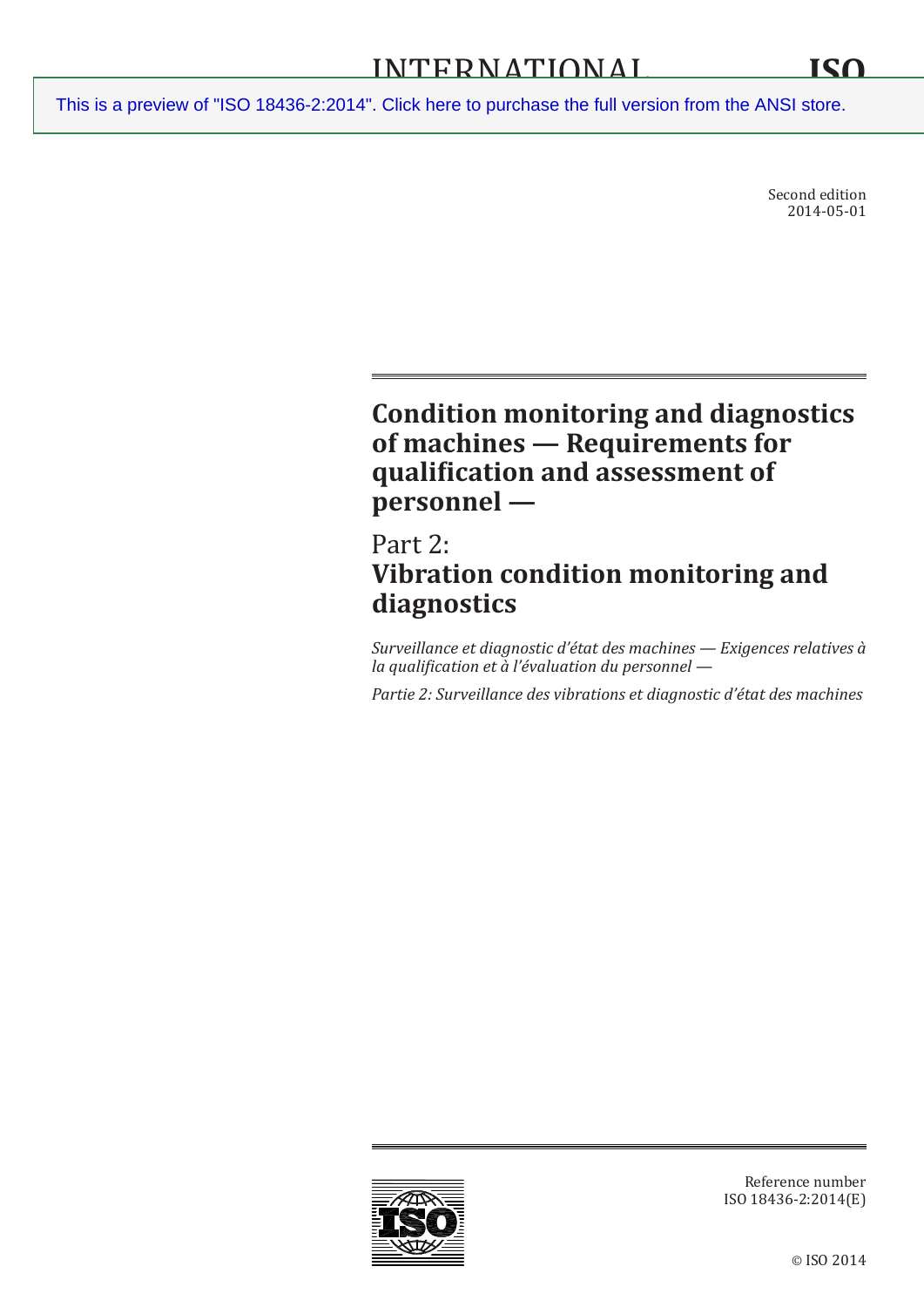

### **COPYRIGHT PROTECTED DOCUMENT**

© ISO 2014

All rights reserved. Unless otherwise specified, no part of this publication may be reproduced or utilized otherwise in any form or by any means, electronic or mechanical, including photocopying, or posting on the internet or an intranet, without prior written permission. Permission can be requested from either ISO at the address below or ISO's member body in the country of the requester.

ISO copyright office Case postale 56 • CH-1211 Geneva 20 Tel. + 41 22 749 01 11 Fax + 41 22 749 09 47 E-mail copyright@iso.org Web www.iso.org

Published in Switzerland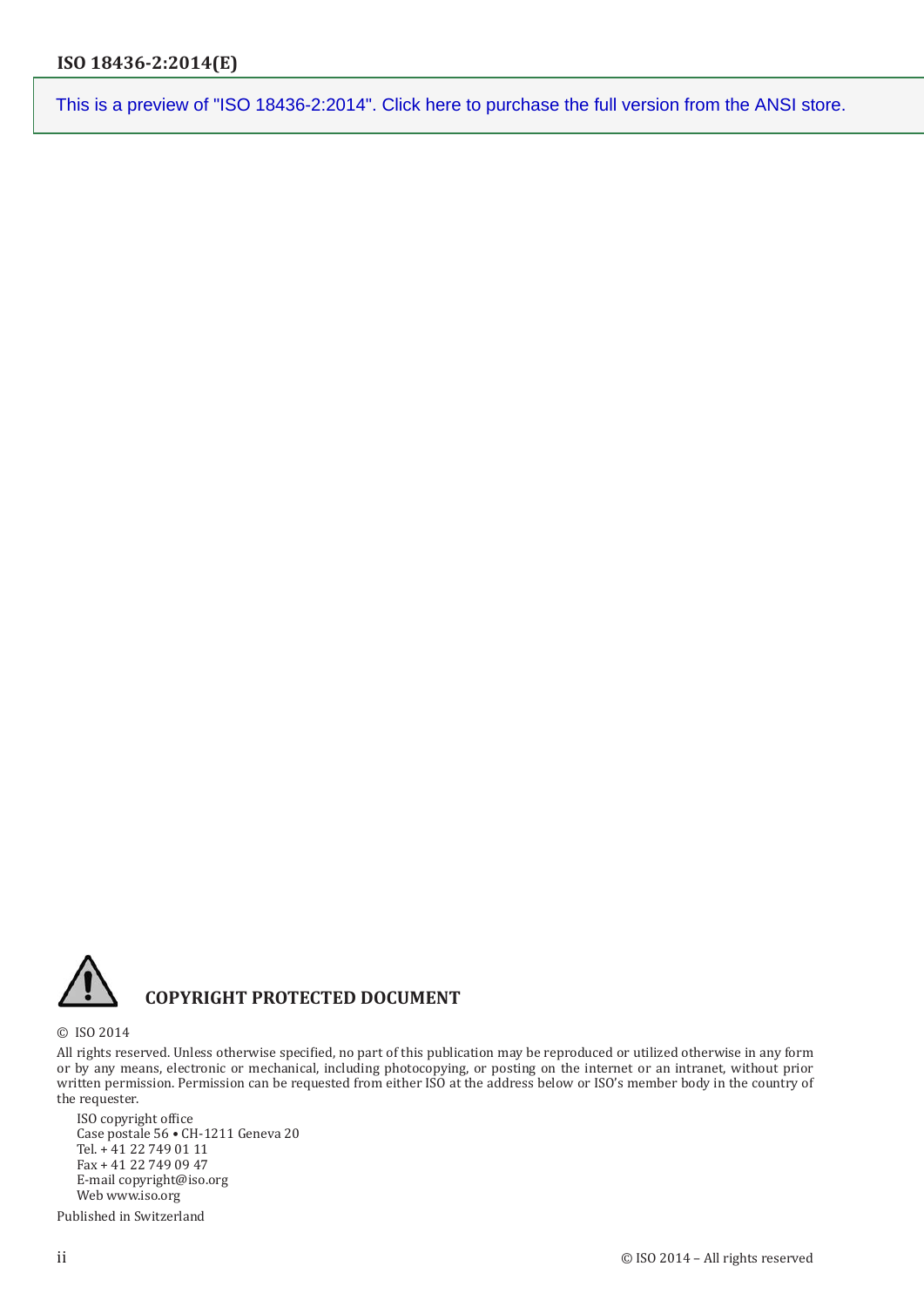|        | <b>Contents</b>                                                                                                                                                                  | Page |
|--------|----------------------------------------------------------------------------------------------------------------------------------------------------------------------------------|------|
|        |                                                                                                                                                                                  |      |
|        |                                                                                                                                                                                  |      |
|        |                                                                                                                                                                                  |      |
| 2      |                                                                                                                                                                                  |      |
| 3      | Terms and definitions <b>Exercise According to the Contract of According Contract and According 1</b>                                                                            |      |
| 4<br>5 | Classification of personnel<br>4.1<br>4.2<br>Category I <u>www.communications.communications.communications.communications.communications</u><br>4.3<br>4.4<br>4.5<br>5.1<br>5.2 |      |
|        | 5.3<br>5.4                                                                                                                                                                       |      |
| 6      | 6.1<br>6.2                                                                                                                                                                       |      |
|        | Annex A (normative) Training course requirements <b>Example 2018</b> 7                                                                                                           |      |
|        |                                                                                                                                                                                  |      |
|        |                                                                                                                                                                                  |      |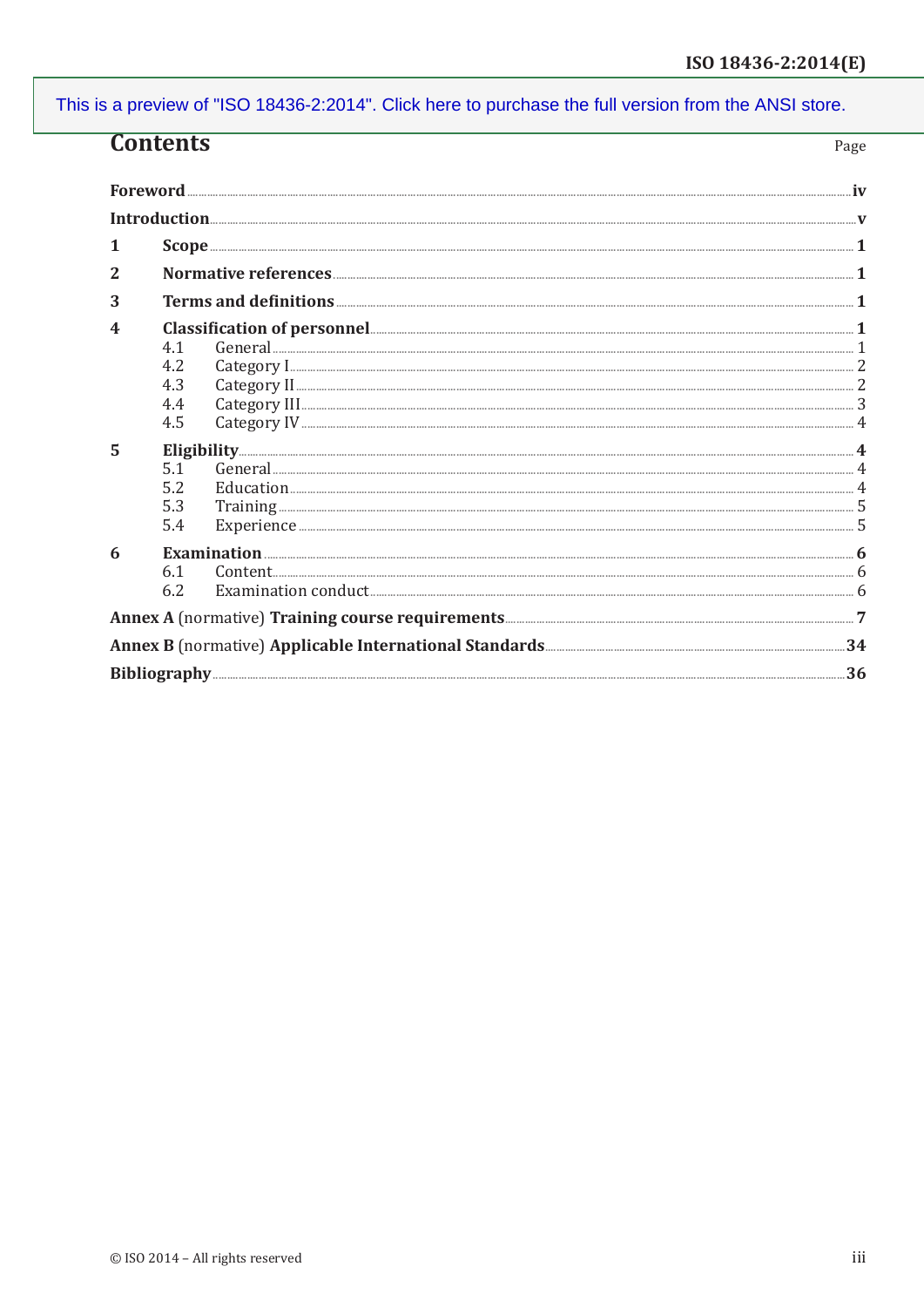### **Foreword**

ISO (the International Organization for Standardization) is a worldwide federation of national standards bodies (ISO member bodies). The work of preparing International Standards is normally carried out through ISO technical committees. Each member body interested in a subject for which a technical committee has been established has the right to be represented on that committee. International organizations, governmental and non-governmental, in liaison with ISO, also take part in the work. ISO collaborates closely with the International Electrotechnical Commission (IEC) on all matters of electrotechnical standardization.

The procedures used to develop this document and those intended for its further maintenance are described in the ISO/IEC Directives, Part 1. In particular the different approval criteria needed for the different types of ISO documents should be noted. This document was drafted in accordance with the editorial rules of the ISO/IEC Directives, Part 2 (see [www.iso.org/directives\)](http://www.iso.org/directives).

Attention is drawn to the possibility that some of the elements of this document may be the subject of patent rights. ISO shall not be held responsible for identifying any or all such patent rights. Details of any patent rights identified during the development of the document will be in the Introduction and/or on the ISO list of patent declarations received (see [www.iso.org/patents](http://www.iso.org/patents)).

Any trade name used in this document is information given for the convenience of users and does not constitute an endorsement.

For an explanation on the meaning of ISO specific terms and expressions related to conformity assessment, as well as information about ISO's adherence to the WTO principles in the Technical Barriers to Trade (TBT) see the following URL: [Foreword - Supplementary information](http://www.iso.org/iso/home/standards_development/resources-for-technical-work/foreword.htm)

The committee responsible for this document is ISO/TC 108, *Mechanical vibration, shock and condition monitoring*, Subcommittee SC 5, *Condition monitoring and diagnostics of machine systems*.

This second edition cancels and replaces the first edition (ISO 18436‑2:2003), of which it is a minor revision.

ISO 18436 consists of the following parts, under the general title *Condition monitoring and diagnostics of machines — Requirements for qualification and assessment of personnel*:

- *Part 1: Requirements for assessment bodies and the assessment process*
- *Part 2: Vibration condition monitoring and diagnostics*
- *Part 3: Requirements for training bodies and the training process*
- *Part 4: Field lubricant analysis*
- *Part 5: Lubricant laboratory technician/analyst*
- *Part 6: Acoustic emission*
- *Part 7: Thermography*
- *Part 8: Ultrasound*

The following part is planned:

— *Part 9: Condition monitoring specialists*